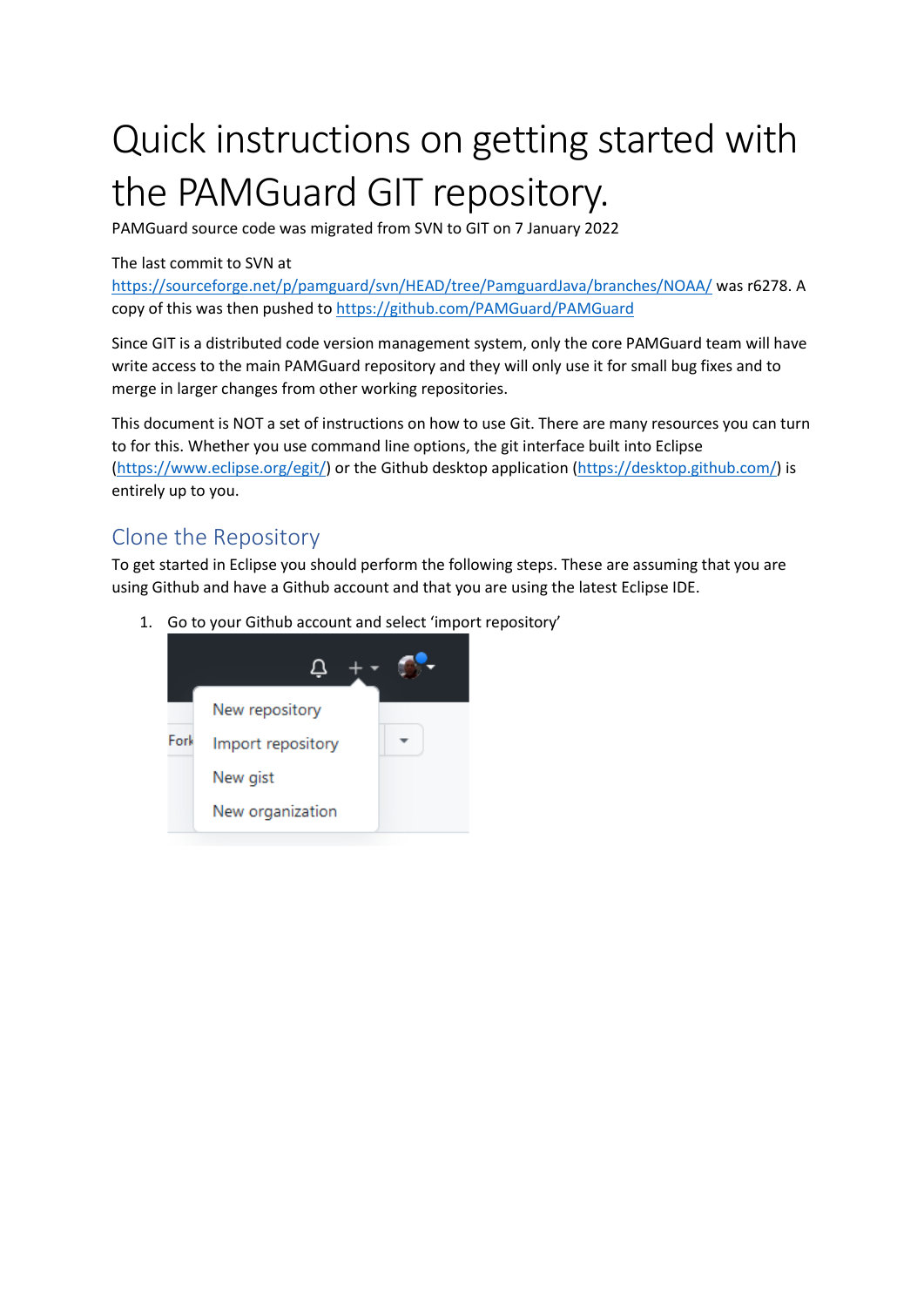2. For the URL to clone, enter<https://github.com/PAMGuard/PAMGuard> and give the Repository a name in your own space. Import your project to GitHub

Import all the files, including the revision history, from another version control system.

| Your old repository's clone URL              |                                                                            |                        |
|----------------------------------------------|----------------------------------------------------------------------------|------------------------|
| https://github.com/PAMGuard/PAMGuard         |                                                                            |                        |
| Learn more about the types of supported VCS. |                                                                            |                        |
| Your new repository details                  |                                                                            |                        |
| Owner <sup>*</sup>                           | <b>Repository Name *</b>                                                   |                        |
| douggillespie -                              | MyPamguardDevelopment                                                      |                        |
| <b>Privacy</b>                               |                                                                            |                        |
| <b>Public</b><br>$\bullet$                   | Anyone on the internet can see this repository. You choose who can commit. |                        |
| Private                                      | You choose who can see and commit to this repository.                      |                        |
|                                              |                                                                            | Cancel<br>Begin import |

3. The import process will take a couple of minutes, you'll then have a clone of the repository in your own work space. Share this with any collaborators you are working with.



## Setting it up in Eclipse

There are several ways in which you can open the code with Eclipse. Easiest is probably to use the [GitHub desktop](https://desktop.github.com/) application which you can download from here. Alternatively, you can import it directly into Eclipse using the Eclipse GIT integratio[n EGit.](https://www.eclipse.org/egit/)

#### Using GitHub Desktop

Make sure GitHub desktop is installed.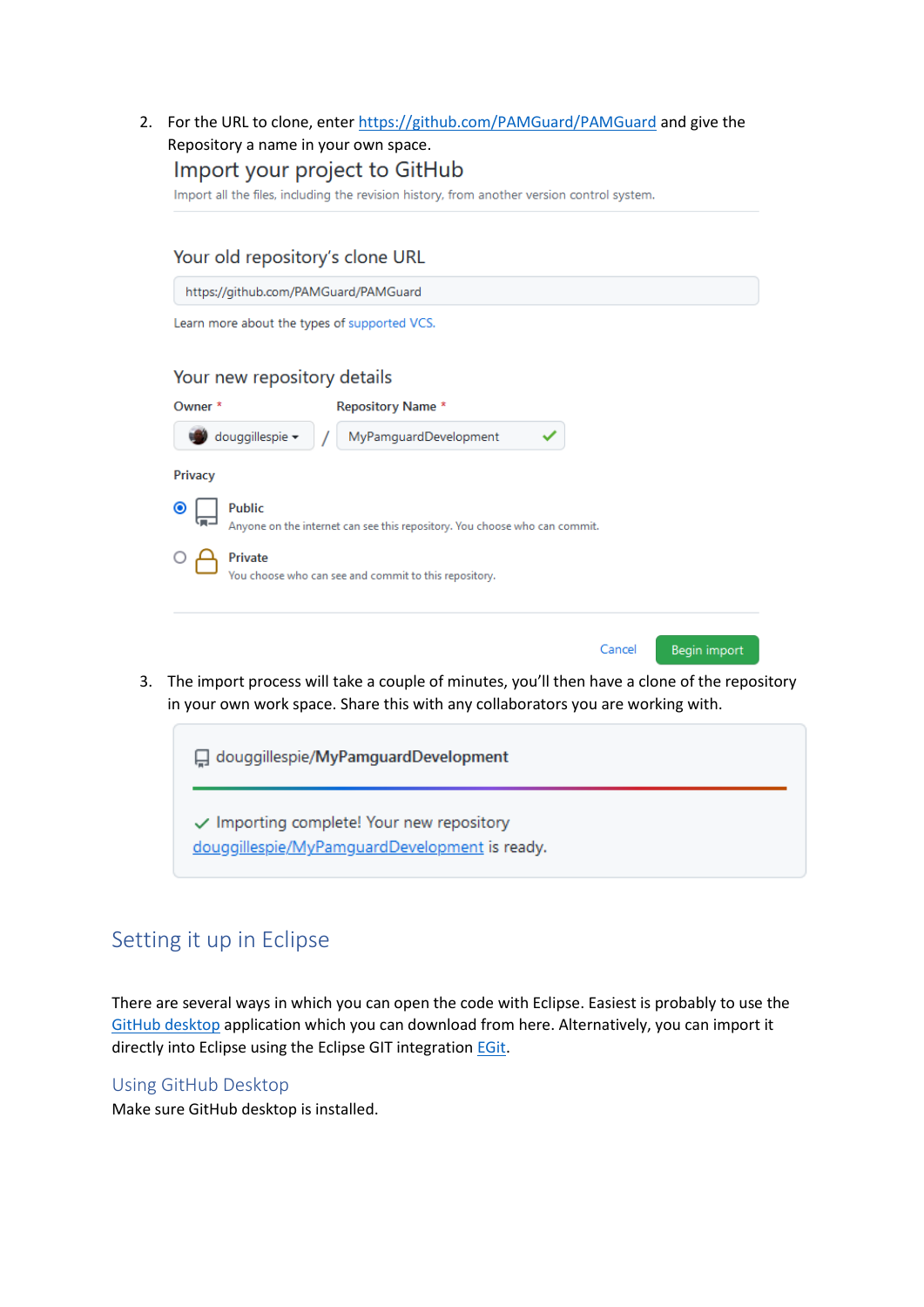From the GitHub webpage, view the repository. Click on the green 'Code' button, and from the menu, select 'Open with GitHub desktop and you'll get a dialog asking you to confirm the repository you want to clone, and asking for a Local path on your computer.

| GitHub.com                                                            | GitHub Enterprise                                     | URL    |
|-----------------------------------------------------------------------|-------------------------------------------------------|--------|
| Repository URL or GitHub username and repository<br>(hubot/cool-repo) |                                                       |        |
|                                                                       | https://github.com/douggillespie/PAMGuard-Development |        |
| Local path                                                            |                                                       |        |
|                                                                       | C:\Users\dg50\source\repos\PAMGuard-Development2      | Choose |
|                                                                       |                                                       |        |

Where you put the repo on your own machine is up to you. Some like to put the repo in a shared OneDrive folder, others think this can cause problems. Your call !

Press 'Clone' and the repository will be cloned to your local machine. Press the 'Show in Explorer' button on GitHub desktop and it will open the folder on your local machine which contains the repository.

Open Eclipse and either start a new workspace, or an existing one if you want to have PAMGuard open alongside other projects (for example the latter is useful if you're developing a plugin).

From the Eclipse file menu, select 'Import', then 'Existing Projects into workspace'. On the next tab, enter the path to the repository and click Finish.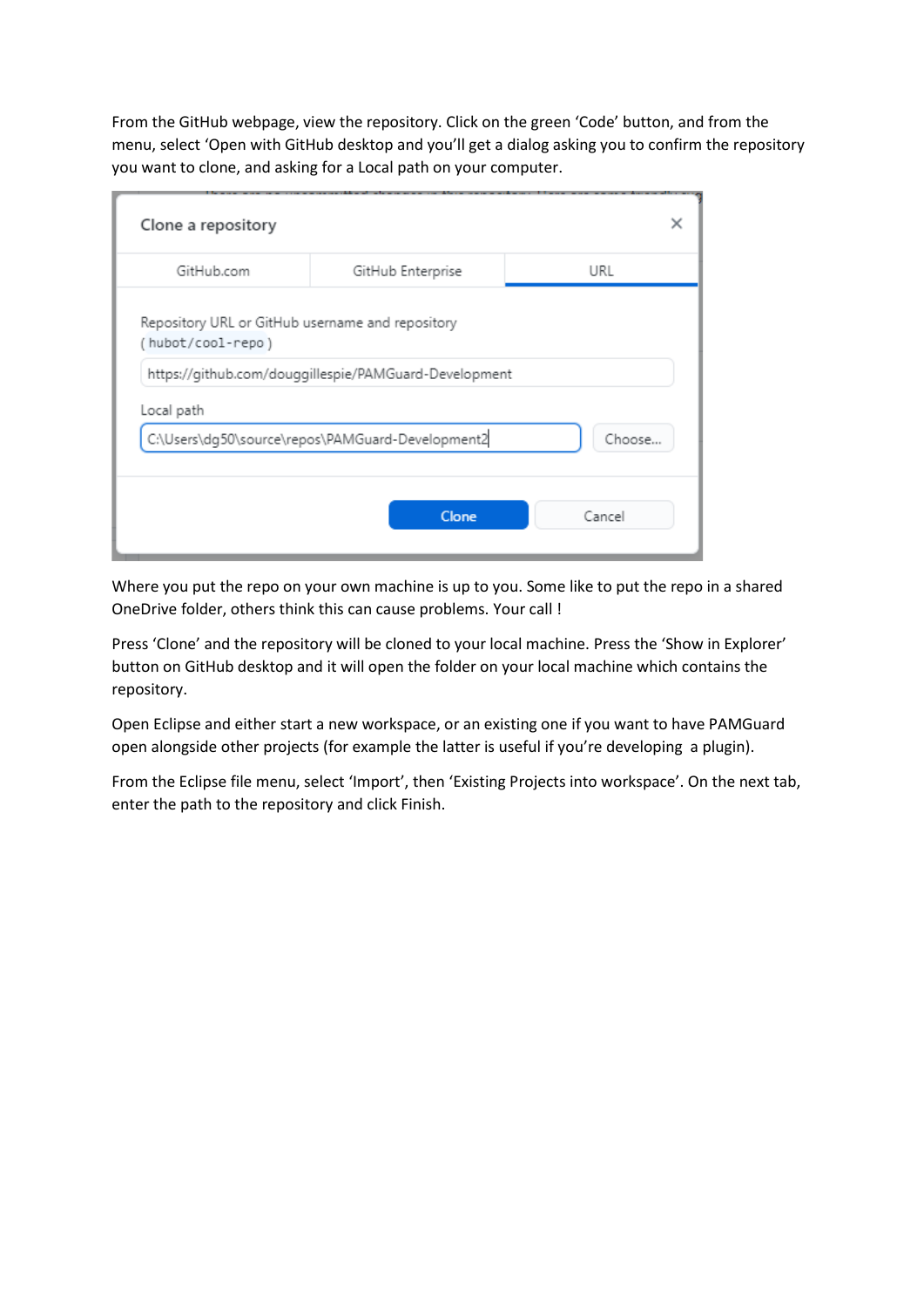| $\bigoplus$ Import                                                                                                                                                                                                                                                                                                                      |                                                                  |               | □      | ×      |              |                                                     |
|-----------------------------------------------------------------------------------------------------------------------------------------------------------------------------------------------------------------------------------------------------------------------------------------------------------------------------------------|------------------------------------------------------------------|---------------|--------|--------|--------------|-----------------------------------------------------|
| <b>Select</b><br>Create new projects from an archive file or directory.                                                                                                                                                                                                                                                                 |                                                                  |               |        |        |              |                                                     |
| Select an import wizard:<br>type filter text<br>$\vee \triangleright$ General<br>Archive File<br>Existing Projects into Workspace<br>File System<br><b>Preferences</b><br>Projects from Folder or Archive<br>> ② Git<br>> & Gradle<br>> > Install<br>> 2 Maven<br>> → Oomph<br>> 2 Run/Debug<br>> 2 Team<br>> TextMate<br>℗<br>$<$ Back | Next >                                                           | <b>Finish</b> | Cancel |        |              |                                                     |
| <b>Import</b><br><b>Import Projects</b><br>Select a directory to search for existing Eclipse projects.                                                                                                                                                                                                                                  |                                                                  |               |        |        |              | $\times$<br>$\Box$                                  |
| Select root directory:<br>○ Select archive file:<br>Projects:                                                                                                                                                                                                                                                                           | C:\Users\dg50\source\repos\PAMGuard-Development                  |               |        |        | $\checkmark$ | Browse<br>Browse                                    |
|                                                                                                                                                                                                                                                                                                                                         | 7 PamGuard GPL (C:\Users\dg50\source\repos\PAMGuard-Development) |               |        |        |              | <b>Select All</b><br><b>Deselect All</b><br>Refresh |
| Options<br>Search for nested projects<br>Copy projects into workspace<br>ப<br>Hide projects that already exist in the workspace                                                                                                                                                                                                         | Close newly imported projects upon completion                    |               |        |        |              |                                                     |
| Working sets<br>Add project to working sets<br>Working sets:                                                                                                                                                                                                                                                                            |                                                                  |               |        |        |              | New<br>Select                                       |
|                                                                                                                                                                                                                                                                                                                                         |                                                                  |               |        |        |              |                                                     |
| ?                                                                                                                                                                                                                                                                                                                                       |                                                                  | < Back        | Next > | Finish |              | Cancel                                              |

As soon as the project is imported, it should build. The first build will take several minutes while it updates Maven dependencies.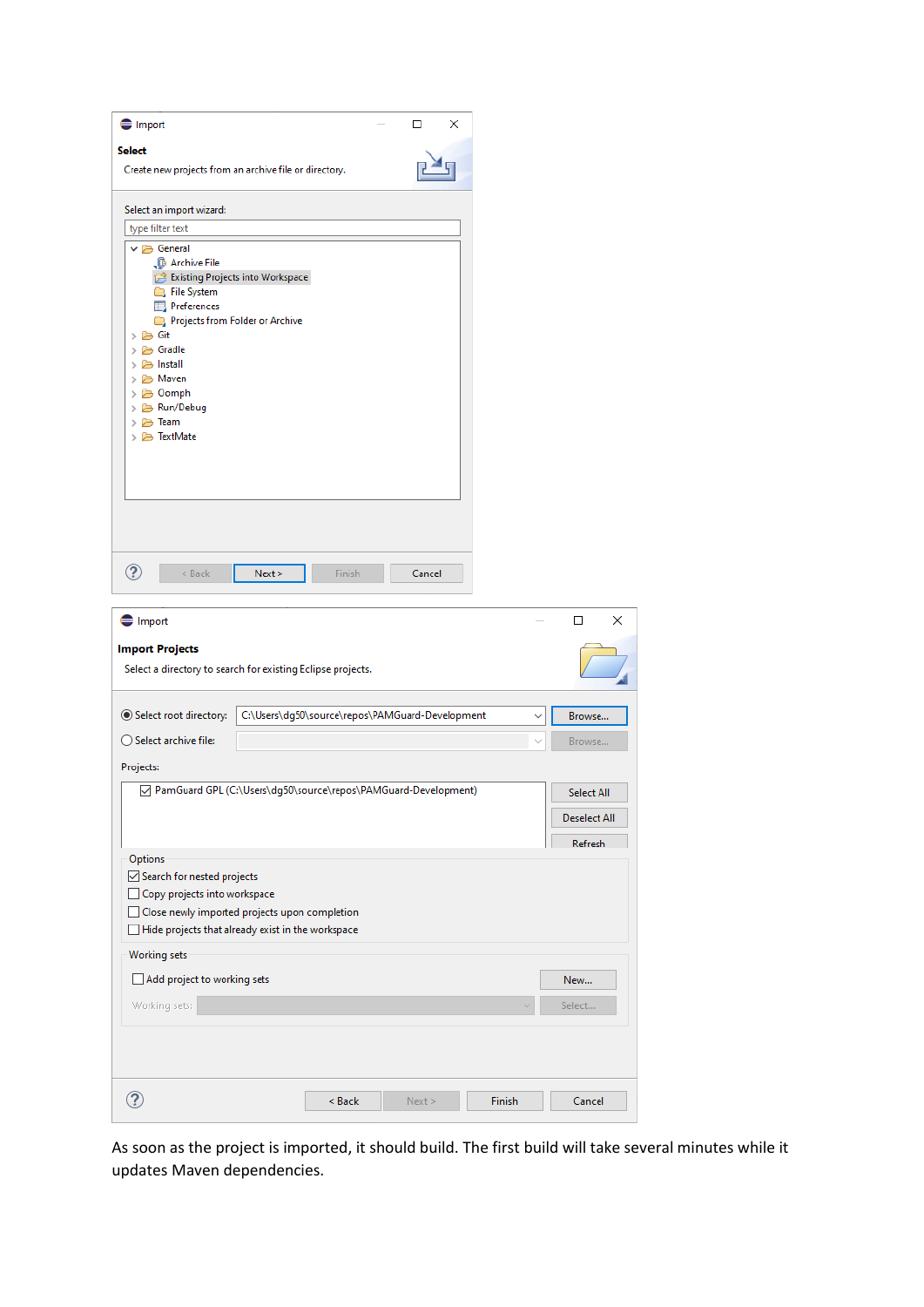| $\bigoplus$ Import                                                                                                                                                                                                                                                                    | П      | × |
|---------------------------------------------------------------------------------------------------------------------------------------------------------------------------------------------------------------------------------------------------------------------------------------|--------|---|
| <b>Select</b><br>Create new projects from an archive file or directory.                                                                                                                                                                                                               |        |   |
| Select an import wizard:                                                                                                                                                                                                                                                              |        |   |
| type filter text                                                                                                                                                                                                                                                                      |        |   |
| $\vee \triangleright$ General<br><b>B</b> Archive File<br>Existing Projects into Workspace<br>File System<br>Preferences<br>Projects from Folder or Archive<br>> P Git<br>$\geq$ $\ominus$ Gradle<br>> > Install<br>> > Maven<br>> 2 Oomph<br>> 2 Run/Debug<br>> 2 Team<br>> TextMate |        |   |
| < Back<br>Finish<br>Next                                                                                                                                                                                                                                                              | Cancel |   |

## Using EGit

1. Open (or create) an Eclipse work space.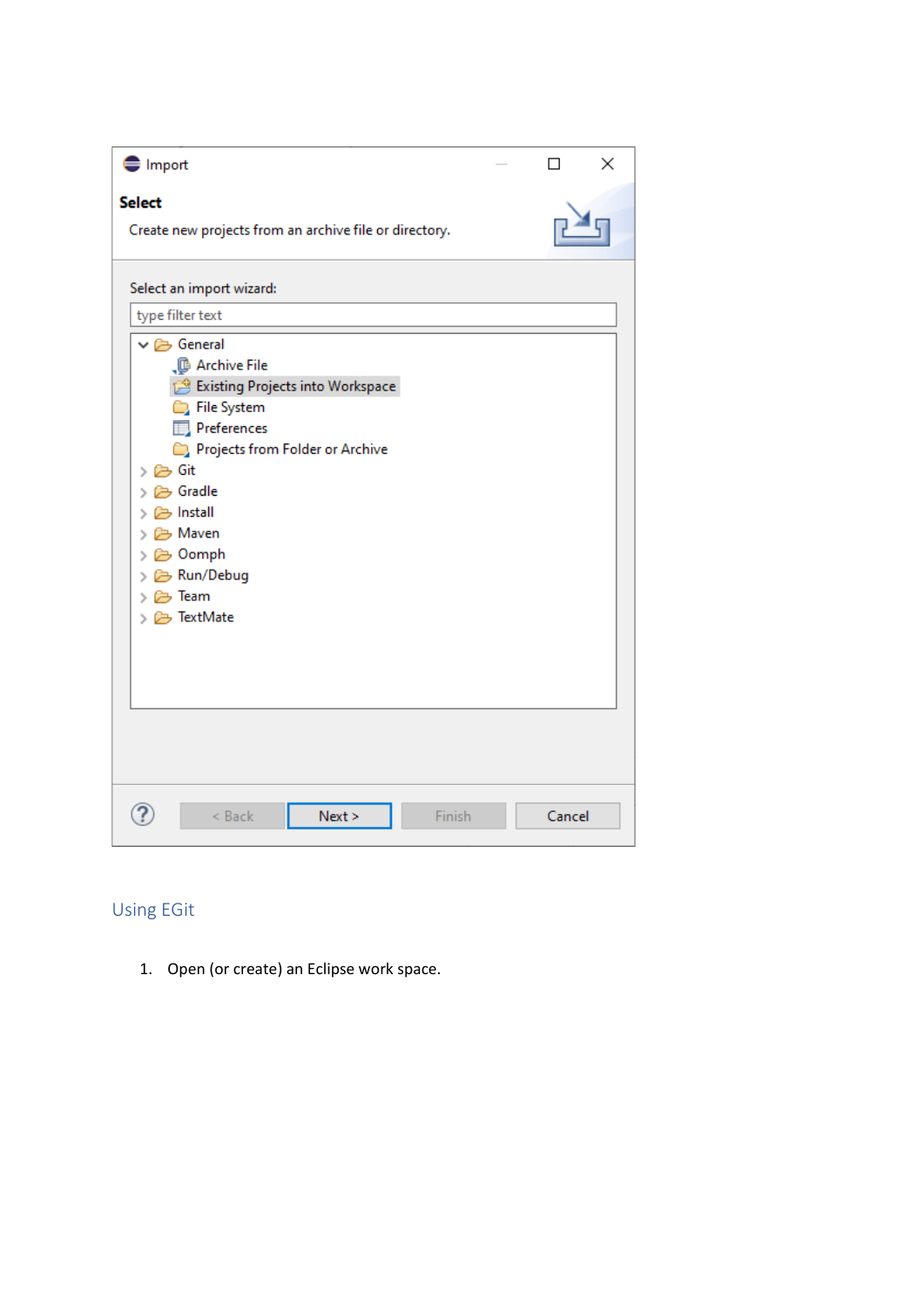2. From the File menu, select 'import' then 'Projects from Git'

|                                                            |        |   | ×      |
|------------------------------------------------------------|--------|---|--------|
| <b>Import</b>                                              |        | □ |        |
| <b>Select</b>                                              |        |   |        |
| Import one or more projects from a Git repository.         |        |   |        |
| Select an import wizard:                                   |        |   |        |
| type filter text                                           |        |   |        |
| > & General                                                |        |   | ۸      |
| > 2 C/C++                                                  |        |   |        |
| $\vee \triangleright$ Git                                  |        |   |        |
| Projects from Git<br>Projects from Git (with smart import) |        |   |        |
| > 2 Gradle                                                 |        |   |        |
| > 2 Install                                                |        |   |        |
| > 2 Maven                                                  |        |   |        |
| > 2 Oomph<br>> & Plug-in Development                       |        |   |        |
| > 2 Run/Debug                                              |        |   |        |
| $> 25$ SVN                                                 |        |   |        |
| $\geq$ SVN<br>> 2 Tasks                                    |        |   |        |
| <b>Co.</b> Team                                            |        |   |        |
|                                                            |        |   |        |
|                                                            |        |   |        |
|                                                            |        |   |        |
|                                                            |        |   |        |
| $^{\circledR}$<br>$<$ Back<br>Next >                       | Finish |   | Cancel |
| Hit Next, then select 'Clone URL'                          |        |   |        |
| Import Projects from Git                                   |        |   | $\Box$ |
| <b>Select Repository Source</b>                            |        |   |        |
| Select a location of Git Repositories                      |        |   | GIT    |
|                                                            |        |   |        |
| type filter text                                           |        |   |        |
| Existing local repository<br>Clone URI                     |        |   |        |
|                                                            |        |   |        |
|                                                            |        |   |        |
|                                                            |        |   |        |
|                                                            |        |   |        |
|                                                            |        |   |        |
|                                                            |        |   |        |
|                                                            |        |   |        |
|                                                            |        |   |        |
|                                                            |        |   |        |
|                                                            |        |   |        |
|                                                            |        |   |        |
|                                                            |        |   |        |
|                                                            |        |   |        |
|                                                            |        |   |        |
| $\circledR$<br>< Back<br>Next >                            | Finish |   | Cancel |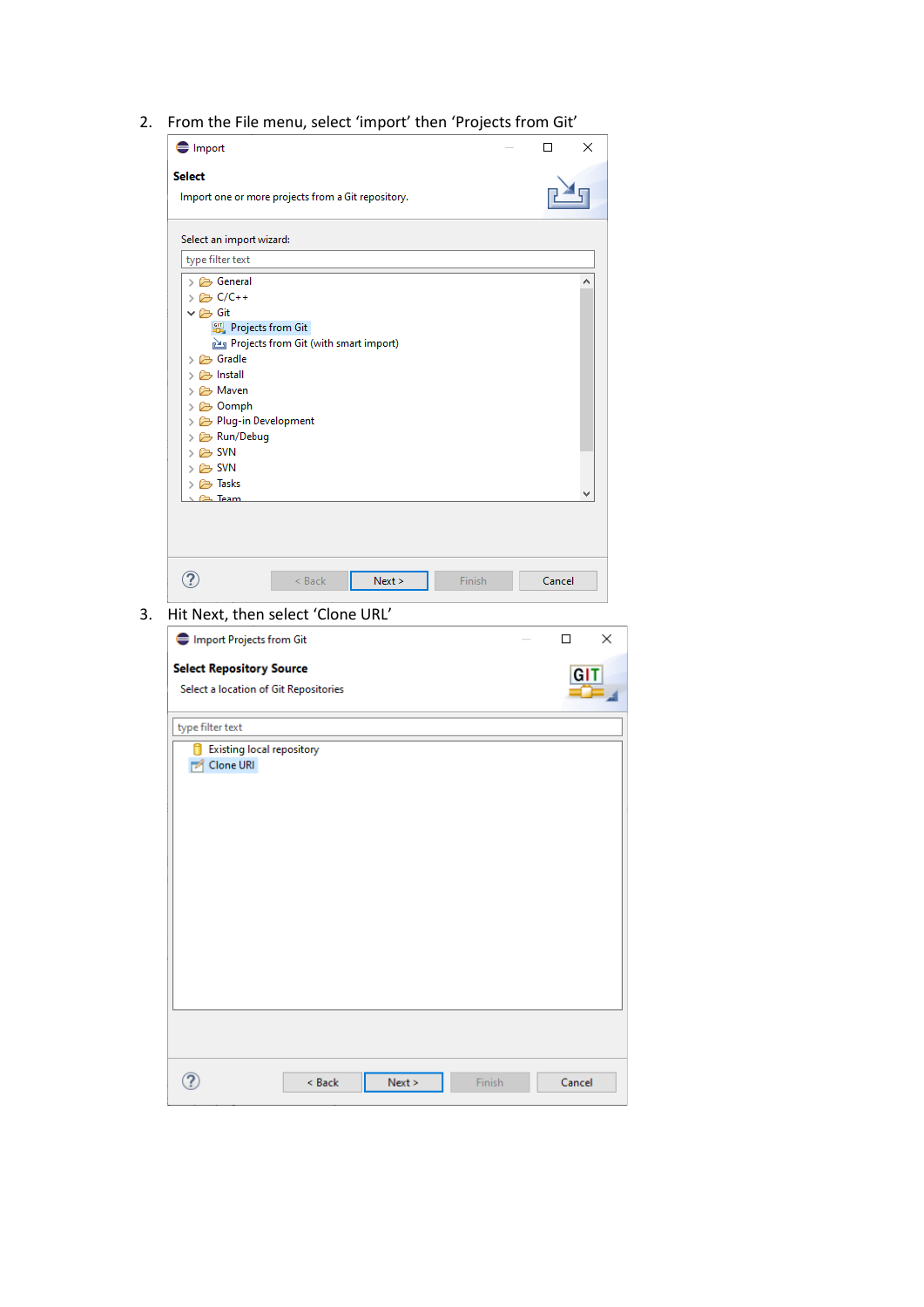4. Go back to your github site and copy the URL for your repository into URI field of the next dialog and the rest of the dialog will automatically fill itself.

| Import Projects from Git                          | X<br>П                                                                                      |
|---------------------------------------------------|---------------------------------------------------------------------------------------------|
| <b>Source Git Repository</b>                      | GIT                                                                                         |
|                                                   | Enter the location of the source repository.                                                |
| Location                                          |                                                                                             |
| URI:                                              | https://github.com/douggillespie/MyPamguardDevelopment<br>Local Folder<br>Local Bundle File |
| Host:                                             | github.com                                                                                  |
|                                                   | Repository path: Vdouggillespie/MyPamguardDevelopment                                       |
| Protocol: https $\sim$<br>Port:<br>Authentication |                                                                                             |
| User:                                             | douggillespie                                                                               |
| Password:                                         |                                                                                             |
| <b>Ø Store in Secure Store</b>                    |                                                                                             |
|                                                   |                                                                                             |
|                                                   |                                                                                             |
|                                                   |                                                                                             |
|                                                   | < Back<br>Next ><br>Cancel<br>Finish                                                        |
|                                                   |                                                                                             |

- 5. Note that if at this point you're having trouble with passwords see [https://docs.github.com/en/authentication/keeping-your-account-and-data](https://docs.github.com/en/authentication/keeping-your-account-and-data-secure/creating-a-personal-access-token)[secure/creating-a-personal-access-token.](https://docs.github.com/en/authentication/keeping-your-account-and-data-secure/creating-a-personal-access-token) You probably need to go back to Github and create an access token which you use in place of your regular Github password.
- 6. The next page may ask which branch you wish to select. There is currently only one called 'main' and this is probably the one you want even if others have appeared over time.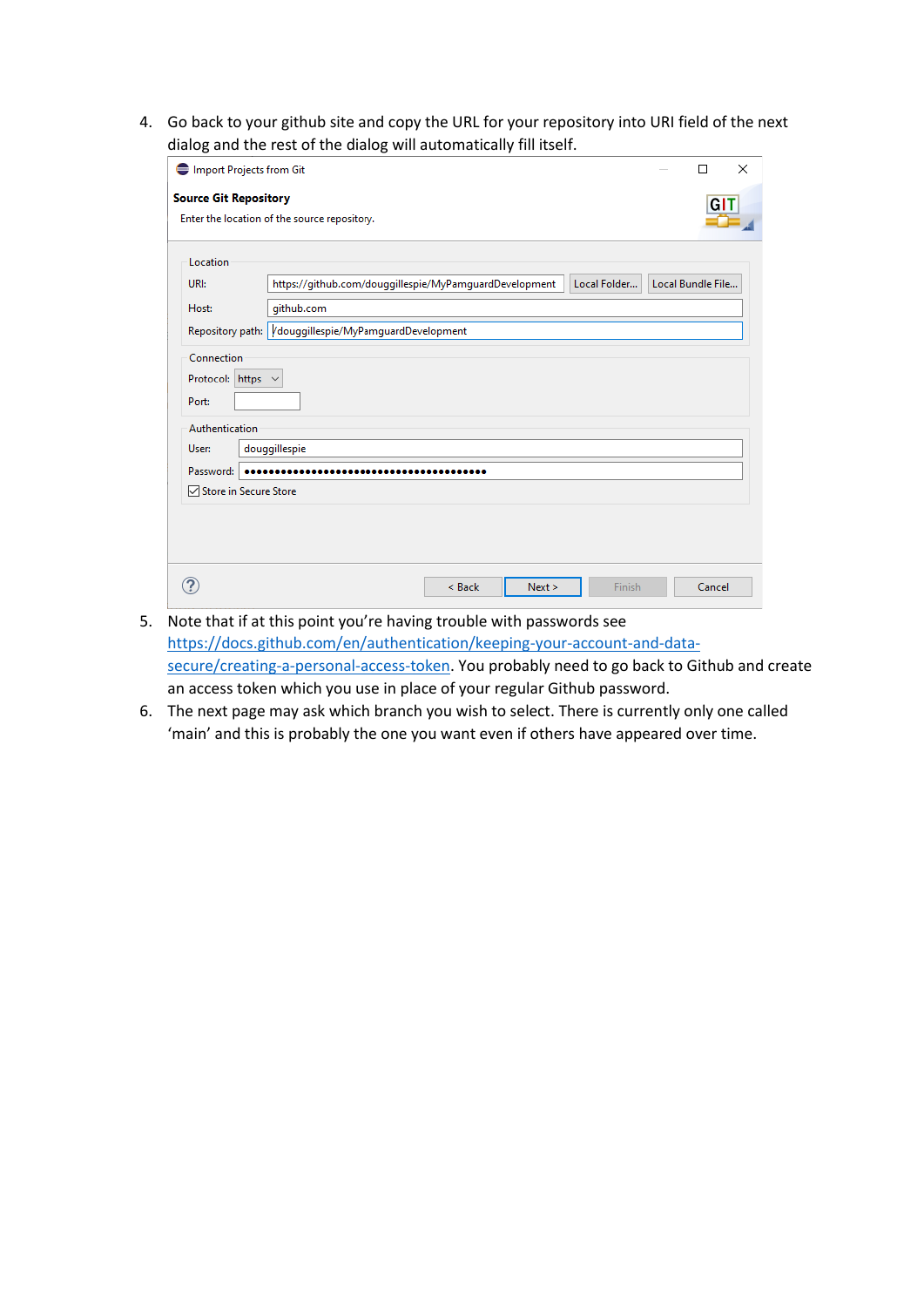7. The next page will ask where you want the repository to be on your local machine. This is up to you, either select the default, or wherever you want.

| Import Projects from Git                                                                    | ×             |
|---------------------------------------------------------------------------------------------|---------------|
| <b>Local Destination</b><br>Configure the local storage location for MyPamguardDevelopment. | GIT           |
| <b>Destination</b>                                                                          |               |
| C:\Users\dg50\git\MyPamguardDevelopment<br>Directory:                                       | <b>Browse</b> |
| Initial branch: main                                                                        | $\checkmark$  |
| Clone submodules                                                                            |               |
| Configuration                                                                               |               |
| Remote name:<br>origin                                                                      |               |
|                                                                                             |               |
| Finish<br>< Back<br>Next                                                                    | Cancel        |

- 8. The repository will then be copied to your own computer. The time this takes will depend on your internet connection, but should be complete within a minute or two.
- 9. Select the option to import existing Eclipse projects.

| Cloning from https://github.com/douggillespie/MyPam                                    |        |  |
|----------------------------------------------------------------------------------------|--------|--|
| Select a wizard to use for importing projects                                          | GIT    |  |
| Depending on the wizard, you may select a directory to determine the<br>wizard's scope |        |  |
| Wizard for project import                                                              |        |  |
| Import existing Eclipse projects                                                       |        |  |
| $\bigcirc$ Import using the New Project wizard                                         |        |  |
| $\bigcirc$ Import as general project                                                   |        |  |
| Working Tree - C:\Users\dg50\git\MyPamguardDevelopment                                 |        |  |
|                                                                                        |        |  |
| Finish<br>Next ><br>$<$ Back                                                           | Cancel |  |

10. There are a couple of issues with the Maven repositories that PAMGuard uses, so find and edit the pom.xml file. At around line 250 you'll find a comment that the Repo for Jamie's